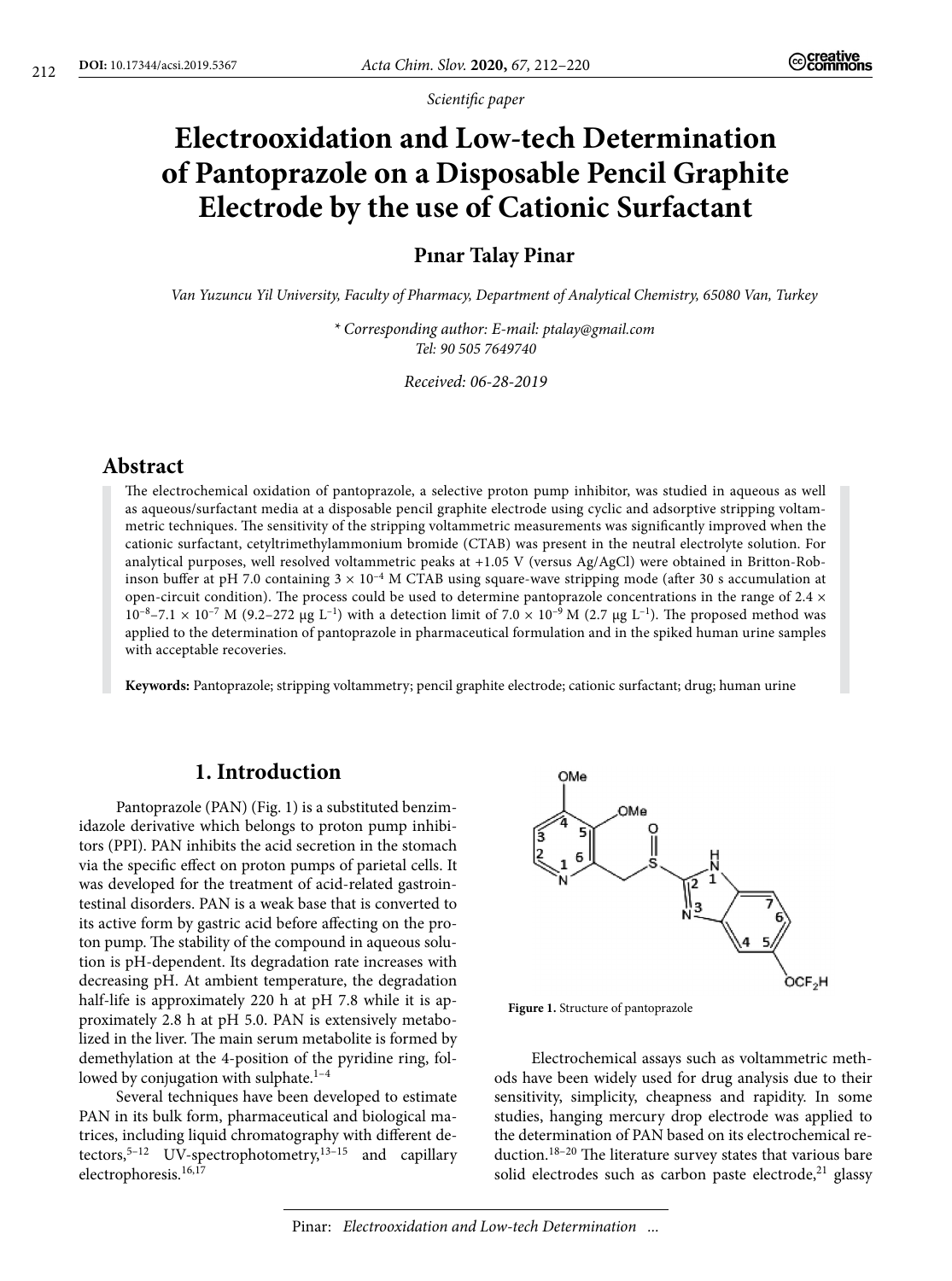carbon electrode, 22,23 edge-plane pyrolytic graphite electrode,<sup>24</sup> and pencil graphite electrode<sup>25,26</sup> have been exploited for determination of PAN using its oxidative behaviors. On the other hand, some other papers published recently involve the use of modified electrodes for its voltammetric quantification.27–29 The analytical performance of the reported electrodes will be discussed later in detail.

In recent years, pencil graphite electrodes (PGEs) have been successfully applied to the electroanalysis of various types of inorganic and organic compounds from very different matrices. In this manner, commercially available graphite pencil leads have been used as electrode materials which present high electrochemical reactivity, good mechanical stability, disposability, low cost, low technology, and ease of modification.<sup>30-32</sup> The pencil leads are produced by dispersion of natural graphite (major component) into a mixture of clay and polymeric wax followed by heat treatment. Their hardness is commercially modified by varying the graphite and clay ratios. The selection of the correct pencil hardness is also important in the analysis carried out by using PGE.<sup>33</sup>

On the other hand, the adsorption features of surfactants can modify and control the properties of electrode surface, and consequently enhance the sensitivity and selectivity of electrochemical response. Additionally, the medium containing surfactant can prevent electrode from fouling.<sup>34,35</sup>

Keeping the above knowledge in mind, the goal of the current work is to throw more light upon the oxidation behavior of PAN on a PGE. The analytical performance of proposed method will also be demonstrated in the presence of cationic surfactant (cetyltrimethylammonium bromide, CTAB), and applied on quantification of PAN in pharmaceutical and urine samples. Although, in a very recent paper, the voltammetric determination of PAN has been studied on PGE in weakly acid/anionic surfactant solution,<sup>26</sup> this approach reports the electrochemical investigation of PAN on the same electrode in the case of neutral solution containing cationic surfactant to enhance the stability of the compound.

## **2. Experimental**

#### **2. 1. Chemicals and Apparatus**

PAN (as sodium sesquihydrate salt) standard was purchased from Sigma. Tablet dosage form containing the active compound was procured from local pharmacy. Standard stock solutions of PAN (2.4  $\times$  10<sup>-3</sup> M) were prepared daily in methanol/water (1:1, *v/v*) mixture, and kept refrigerated when not in use. All other chemicals used in this study were of reagent grade, and their solutions were prepared in distilled water except uric acid (prepared in 0.1 M sodium hydroxide). Britton-Robinson (BR) buffer solutions (equal volumes of acetic acid, phosphoric acid and boric acid (each 0.04 M) were mixed, and adjusted to the desired pH between 3.0–10.0 with 3 M NaOH) were used for preparing more diluted solutions of PAN. The surfactants tested were anionic type, sodium dodecylsulfate (SDS), and cationic type, cetyltrimethylammonium bromide (CTAB). They were prepared by dissolving the necessary quantity of reagent in water. Ultra pure water, purified by a Milli-Q system from Millipore, was used to prepare the solutions. All experiments were carried out at the room temperature of the laboratory.

All the voltammetric measurements of cyclic voltammetry (CV) and square-wave adsorptive stripping voltammetry (SW-AdSV) were operated using an Autolab electrochemical analyzer (Metrohm, The Netherlands) controlled with the NOVA 2.1.3 version. A three-electrode-system in a 10-mL one-compartment voltammetric cell was employed consisting of a PGE as working electrode, an Ag/ AgCl (3 M NaCl, MF 2012, BASi) as reference electrode, and a Pt wire (MW 1032, BASi) as auxiliary electrode.

For the preparation of PGE,<sup>36</sup> a mechanical pencil Model T 0.5 (Rotring, Germany) used as a holder, and pencil leads (Tombo, Japan) with a total length of 60 mm and a diameter of 0.5 mm were purchased from a local bookstore. The electrical contact of the lead was carried out by wrapping a metal wire around the metallic part of the pencil. A total of 7 mm of lead was immersed in solution per measurement. The surface of PGE was pretreated by applying a potential of +1.40 V for 30 s in supporting electrolyte without stirring in order to increase effective surface area of the electrode and typical characteristic of electron transfer. Each measurement was performed using a new pencil surface.

#### **2. 2. Sample Preparation**

Protonex® enteric-coated tablets containing 45.10 mg of PAN sodium sesquihydrate (equivalent to 40 mg PAN), were used in analytical application for this study. Ten tablets were weighed and the average mass per tablet was calculated. The tablets were thoroughly crushed in a porcelain mortar. An adequate amount of the resulting powder was transferred into a 25-mL calibrated dark flask, filled to the mark with a mixed solution of methanol and water (1:1,  $v/v$ , and sonicated for about 30 min to achieve the complete dissolution. An aliquot of the supernatant liquid was transferred to the voltammetric cell containing 10 mL of BR buffer, pH 7.0 in the presence of  $3 \times 10^{-4}$  M CTAB.

Drug-free human urine samples were collected from healthy donor (male, age 25 years) before the day of the experiment. 4.90 mL of acetonitrile and 0.1 mL of PAN stock solution  $(2.4 \times 10^{-3} \text{ M})$  were mixed and completed to 10 mL with the urine sample. The tube was vortexed for about 3 min and then centrifuged at 4500 rpm for 5 min. Appropriate volume of the final mixture was transferred into the voltammetric cell containing 10 mL of same supporting electrolyte mentioned above. All experiments were examined in triplicate, and quantification of PAN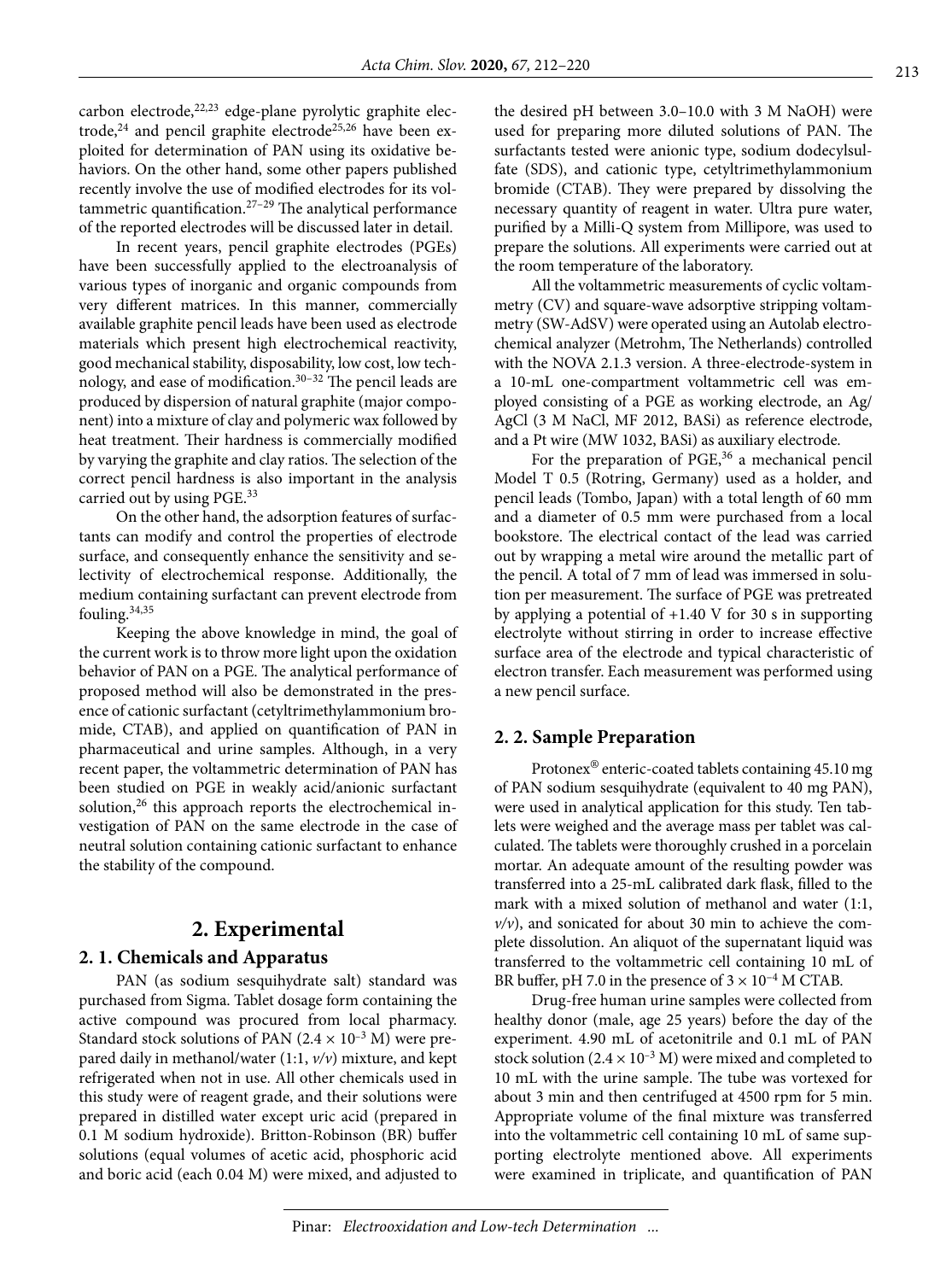was used by the standard addition method to decrease matrix effects from the urine components.

# **3. Results and Discussion**

At first, CV technique was used at different scan rates to test commercially available pencil leads as tools for the working electrodes. Fig. 2 shows the CV responses of PGE in 0.5 M KCl in the presence of 10 mM  $K_3Fe(CN)_6$  as a redox probe. The electroactive surface area of PGE was evaluated by using Randles-Sevcik formula (1).<sup>37</sup>

$$
i_p = (2.69 \times 10^5) n^{3/2} A D_0^{1/2} v^{1/2} C_0
$$
 (1)

where  $i<sub>p</sub>$  refers to the anodic peak current,  $n$  is the number of electrons transferred, *A* is the dynamic surface area of electrode,  $D_0$  is the diffusion coefficient,  $\nu$  is the scan rate, and  $C_0$  is the concentration of  $K_3Fe(CN)_6$ . From the slope of the plot of  $i_p$  vs.  $v^{1/2}$  (Fig. 2), the dynamic surface area of electrode was calculated to be 0.078 cm2 for PGE.



**Figure 2.** Electroactive surface area of PGE evaluated using cyclic voltammetry. Scan rate; 10-300 mV s<sup>-1</sup>.

In order to investigate the electrochemical response of PAN at PGE, the experiments were initially executed by means of CV at a scan rate of 100 mV  $s^{-1}$  in BR buffer at pH 7.0 (most suitable medium for analytical purposes, as shown later). As can be seen in Fig. 3, the three consecutive CVs were recorded for  $2.4 \times 10^{-5}$  M PAN within the potential window from +0.5 V to +1.4 V. A cyclic voltammogram without PAN was also plotted in the graphs for comparison. PAN was oxidized in the medium yielding one main oxidation peak (presented as I) at +1.04 V. The presence of barely detectable secondary process (presented as II) was also observed at about +1.2 V (observed more clearly on the original curves). Although such a kind of behavior was described for the oxidation of PAN at  $pH > 6$  on carbon paste electrode, $21$  however, the second oxidation step has not been reported in earlier studies performed by using the bare and modified PGEs. The absence of any peak in the cathodic direction indicates that the oxidation process is irreversible.



**Figure 3.** The repetitive cyclic voltammograms of  $2.4 \times 10-5$  M pantoprazole in BR buffer, pH 7.0 at scan rate of 100 mV s–1. Electrode, PGE. Dashed lines represent background current.

From the figure, it is seen that the current intensity of oxidation peak showed a decrease during the successive scans, which may be due to the adsorption of PAN and/or its oxidation products that occurs on the electrode surface.

To examine the influence of scan rate between 25 and 600 mV  $s^{-1}$  on anodic oxidation peak current and potential of PAN, CVs of  $2.4 \times 10^{-5}$  M PAN were recorded in BR buffer at pH 7.0 (Fig.4). By increasing the scan rate, there was a slight shift of the oxidation peak potentials towards more positive values, confirming that this behavior is characteristic for irreversible processes.<sup>38</sup> As seen in Fig. 4, the response of secondary oxidation step IIa was increased at scan rate of 400 mV  $s^{-1}$ .

Since the primary oxidation step Ia was sharper and easily measurable, the parameters of this step were determined for further studies.

There was a linear relationship between the oxidation peak current  $(i_n)$  and scan rate (v), which reveals that the electrode process is surface-controlled. The equation is noted below:

$$
i_{\rm p} \, (\mu \mathbf{A}) = 0.015 \, \nu \, (\text{mV s}^{-1}) + 0.75 \, (n = 6; r = 0.998) \tag{2}
$$

In order to better understand the PAN oxidation onto PGE, plots were constructed between the logarithm of peak current (log *i*p) and logarithm of scan rate (log ν). In this case, it was also obtained a linear relationship according to the following equation:

$$
\log i_{\rm p} (\mu \rm{A}) = 0.710 \log \nu \, (\rm{mV} \, \rm{s}^{-1}) - 1.017
$$
  
(*n* = 6; *r* = 0.995) (3)

As can be seen from the equation, the value of the slope is between the theoretical value of 0.5 for diffusionand 1.0 for adsorption-controlled process.<sup>37</sup> These facts indicate that PAN oxidation process is controlled by adsorption at PGE.

Pinar: *Electrooxidation and Low-tech Determination ...*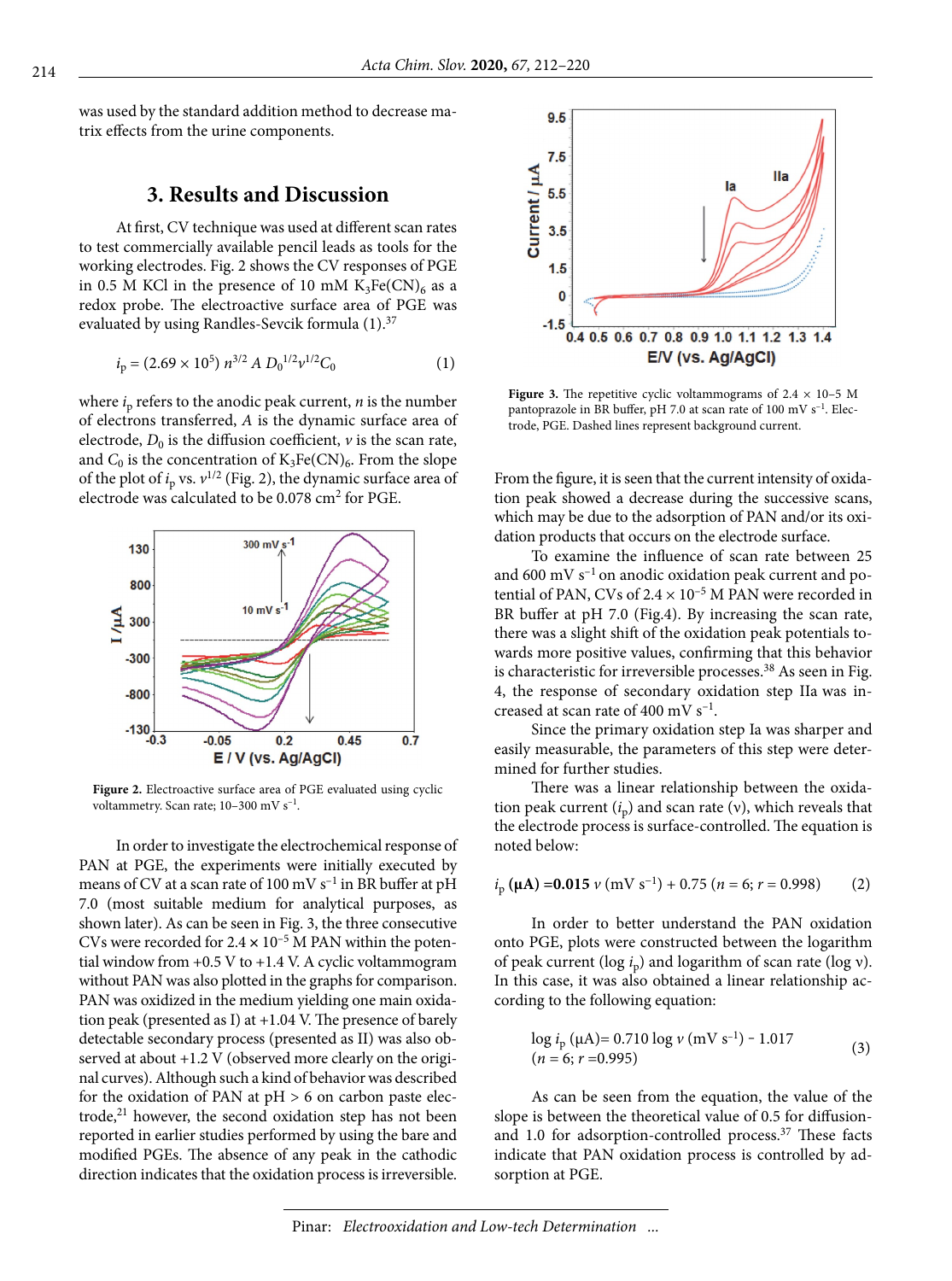

**Figure 4.** The cyclic voltammograms of  $2.4 \times 10^{-5}$  M pantoprazole in BR buffer, pH 7.0 at different scan rates (1–6: 25, 50, 100, 200, 400, 600 mV s–1). Electrode, PGE. Inset depicts the plot of log ip vs. log v. **Figure 5.** The stripping voltammograms of 2.4 × 10–6 M pantopra-

In the light of above outcomes, AdSV studies were performed with an accumulation step to investigate the PAN oxidation process at different pHs. In Fig. 5, this parameter was established in the range from pH 3.0–10.0 of BR buffer by carrying out stripping measurement on  $2.4 \times$ 10–6 M PAN, with an open-circuit accumulation at 30 s. It should be noted that at pH values lower than 3.0, well-defined peak shapes were not observed which could be due to the instability of PAN and its decomposition to other degradation products. The plot of the  $E_p$  versus pH (Fig. 5, inset) showed a straight line between pH 3.0 and 7.0, which can be expressed by the following equation:

$$
E_{\rm p} \text{ (V)} = -0.062 \text{pH} + 1.50 \text{ (}n = 5 \text{; } r = 0.993 \text{)}
$$
 (4)

The slope of this equation was found to be –62 mV/ pH units, which is close to the theoretical value of –59 mV. This finding shows that the numbers of electrons and protons participating in the electrode reaction are equal. As can be seen from the figure, the pH did not indicate a significant change in the peak potential between pH 7.0 and 8.0. After that, the peak potential shifted slightly to less positive potential value with increasing pH up to 9.0, and then did not change again remarkably. The intersection point of the curves (~pH 7.0 and 8.0) is close to the  $pK_{a3}$  (will be given later), and it can be explained by changes in protonation of the acid-base functional groups in the benzimidazole moiety. On the other hand, the clear change in the peak intensity was also observed at about pH 7.0. From the above results, and considering the report dealing with the electrochemical oxidation of a structurally related compound omeprazole at glassy carbon electrode,<sup>39</sup> we may assume that the primary oxidation step Ia represents one-electron and one-proton process of PAN to the formation of hydroxylated species.

Since the highest response  $(11.33 \mu A)$  was obtained at  $pH$  7.0 with the peak potential of  $+1.06$  V, this condition



zole in BR buffer, pH 3–10. Electrode, PGE. AdSV conditions: accumulation time 30 s at open-circuit condition. SWV parameters: frequency, 50 Hz; step potential, 8 mV; pulse amplitude, 30 mV. Inset depicts the plot of Ep vs. pH.

was selected for further experiments and development of the methodology.

Taking into account the noticeable adsorptive features of PAN at the surface of PGE, the attention was then turned to the effect of pre-concentration/stripping conditions to enhance the sensitivity of analytical methodology. The influence of the accumulation time  $(t<sub>acc</sub>)$  upon the oxidation peak signal was examined in the range 0 – 240 s at open-circuit condition for  $2.4 \times 10^{-6}$  M PAN in BR buffer pH 7.0 (data not shown). The intensity of oxidation peak current increased gradually with  $t_{\text{acc}}$  until 30 s beyond which the peak current remained nearly constant. This result shows that the electrode surface is saturated with PAN molecules. Next, the dependence of the stripping peak current on  $E_{\text{acc}}$  was evaluated at open-circuit conditions and over the potential range +0.1 to +0.6 V with  $t_{\text{acc}}$  of 30 s. The maximum peak current was achieved at the potential of the open-circuit condition. Therefore,  $t_{\text{acc}}$  and  $E_{\text{acc}}$  of 30 s and open-circuit condition were applied in succeeding analytical investigations.

In the following step, to optimize the experimental set-up for PAN determination, the dependence of stripping responses on other parameters such as frequency (*f* = 15–125 Hz), scan increment ( $\Delta E_s = 4$ –12 mV) and pulse amplitude ( $\Delta E_{sw}$  = 10–60 mV) were analyzed. Taking into account the repeatability, baseline stability, accuracy, and magnitude of the analytical signal at the PGE for PAN determination, optimal values of *f*, 50 Hz;  $\Delta E_s$ , 8 mV; and Δ*E*sw, 50 mV were obtained.

Finally, the effects of cationic (positively charged) surfactant, CTAB, and anionic (negatively charged) one, SDS were also evaluated on the ease of the oxidation of PAN. Keeping the PAN concentration constant at  $2.4 \times$  $10^{-7}$  M, surfactants were added to BR buffer, pH 7.0 having different concentrations in the range from  $1 \times 10^{-5}$  M to 5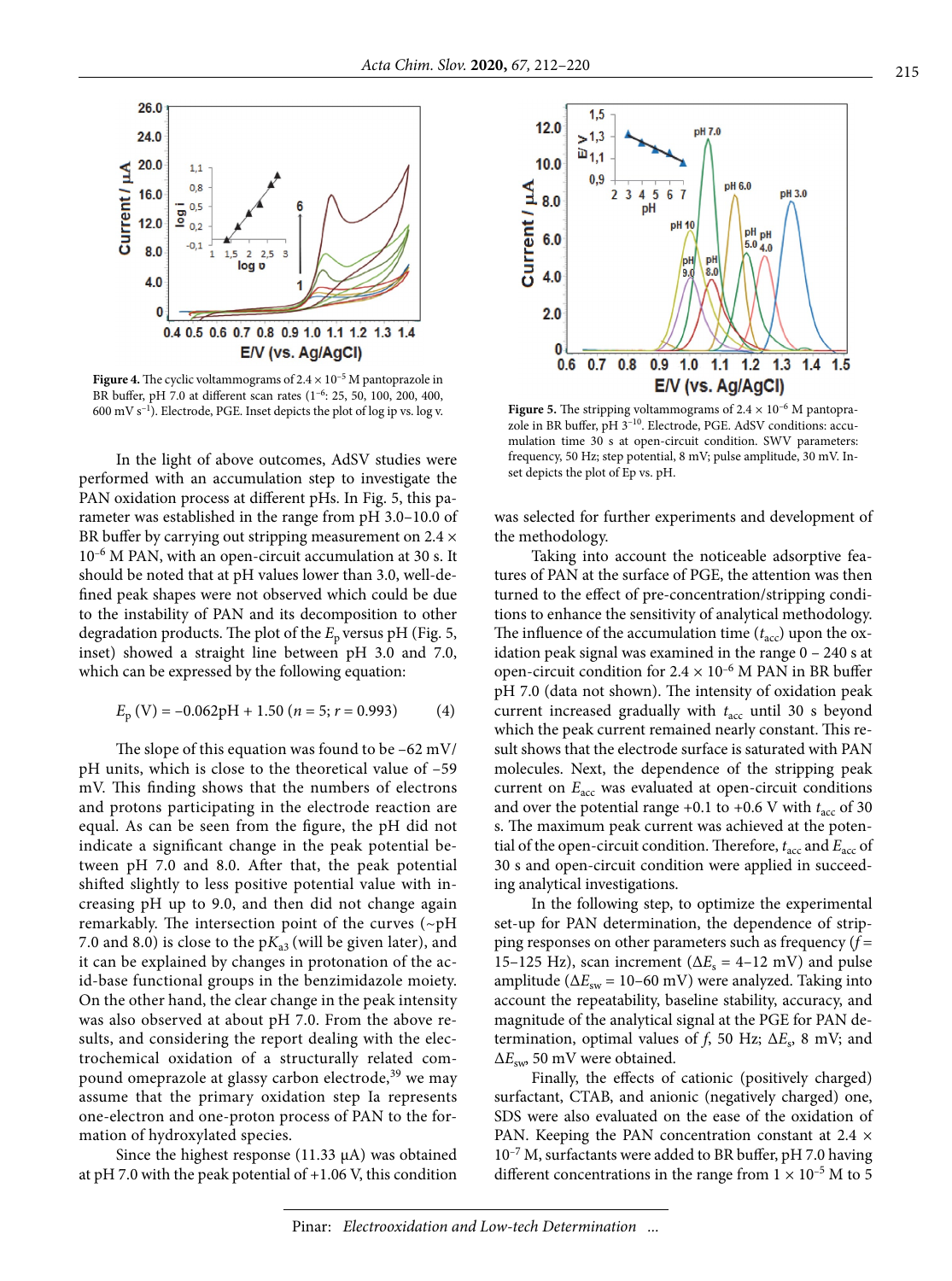$\times$  10<sup>-4</sup> M. When the solution contained cationic-CTAB, PAN stripping peak current increased with CTAB concentration up to  $3 \times 10^{-4}$  M, after this concentration value a decrease in oxidation peak current was remarked (data not shown). Whereas the electrolyte solution containing anionic-SDS, the peak current was found to decrease with a shift slightly towards more positive values. Fig. 6 shows comparison of stripping voltammograms in the presence of CTAB and SDS having concentrations of  $3.0 \times 10^{-4}$  M and  $4.0 \times 10^{-4}$  M, respectively, at which maximum peak intensities were obtained. To sum up, the concentration of CTAB at  $3 \times 10^{-4}$  M was chosen for the rest of present analytical investigation. In this case, PAN signals were almost 2.5 times higher than those obtained in surfactant-free solution.



**Figure 6.** The stripping voltammograms of  $2.4 \times 10^{-7}$  M pantoprazole in BR buffer, pH 7.0 in the absence and presence of surfactants. Electrode, PGE. AdSV conditions: accumulation time 30 s at open-circuit condition. SWV parameters: frequency, 50 Hz; step potential, 8 mV; pulse amplitude, 50 mV.

The estimated  $pK_a$  values of PAN have been reported to be  $pK_{a1} \approx 0.11$  (for the protonation of the benzimidazole N3),  $pK_{a2} \approx 3.9$  (for the protonation of the N-pyridine),  $pK_{a3} \approx 8.2$  (for the deprotonation of the benzimidazole-NH).<sup>40,41</sup> Thus the compound can exist in four different ionic forms in aqueous electrolytes such as dicationic, cationic, neutral, and anionic species. The previously published papers reported that dicationic form of structurally related PPIs is very unstable.<sup>42</sup> In studied condition (at pH 7.0), PAN molecule exists as a mixture of uncharged (~75%) and partly negatively charged (~25%) forms. Considering the critical micelle concentration of CTAB,  $CMC<sub>CTAB</sub> = 8.7 \times 10^{-4} M<sub>1</sub><sup>43</sup>$  at relatively higher concentration of surfactant (in our case  $3 \times 10^{-4}$  M) added to the solution, the surface micelles are formed on the electrode surface. Therefore, it is expected that adsorption on the electrode surface is mainly maintained by hydrophobic interaction between neutral PAN molecules (~75%) and long hydrophobic tails of CTAB which dominates the coadsorption of PAN with CTAB on PGE surface. Additionally, the electrostatic interaction between negatively charged PAN molecules (~25%) and oppositely charged head groups of the CTAB may also occur. Thus, these strong interactions result in a maximum increase in analytical signal. In the case of anionic-SDS, the electrostatic force works in the opposite direction, thus causes the decrease of peak intensity.

It is also important to underline that in a previous study published very recently,<sup>26</sup> the voltammetric determination of PAN have been carried out using PGE in supporting electrolyte solutions at pH 6.0 containing anionic surfactant, SDS. In that study, the nature of the interaction between PAN and SDS molecules was ascribed to the effect of electrostatic PAN-SDS. However, at pH 6.0 neutral form of PAN predominates in the supporting electrolyte. In this case, the hydrophobic interactions between PAN and SDS are more pronounced comparing to the electrostatic attractive interaction. The authors reported that in the presence of cationic and non-ionic surfactants, the increase with different degrees in the peak currents was also observed as compared with the value obtained in their absence. These results provide further evidence that the hydrophobicity of PAN induce interaction with all kinds of surfactants that possess a long-chain hydrophobic group.

After optimization of chemical conditions and instrumental parameters, PGE combined with SW-AdSV could allow for analyzing PAN in BR buffer, pH 7.0 containing  $3 \times 10^{-4}$  M CTAB. The stripping responses given in Fig. 7 displayed that the dependence of oxidation peak currents on the PAN concentration was linear, in the range of  $2.4 \times 10^{-8}$  –  $7.1 \times 10^{-7}$  M (9.2–272 μg L<sup>-1</sup>). The oxidation peak current at a potential of +1.05 V increased continually with its concentration (Fig. 7, inset) to yield a highly linear calibration plot; *i*p (µA) = 27.477 *C* (µM) + 0.223 (*r*   $= 0.999$ ,  $n = 7$ ), where  $i<sub>p</sub>$  is the stripping peak current, *C* the



**Figure 7.** The stripping voltammograms for pantoprazole levels of (1) 0.024, (2) 0.06, (3) 0.12, (4) 0.19, (5) 0.24, (6) 0.48 and (7) 0.71  $\mu$ M in BR buffer, pH 7.0 in the presence of 3  $\times$  10<sup>-4</sup> M CTAB. Dashed lines represent background current. Inset depicts a corresponding calibration plot for the quantitation of pantoprazole. Other operating conditions as indicated in Fig. 6.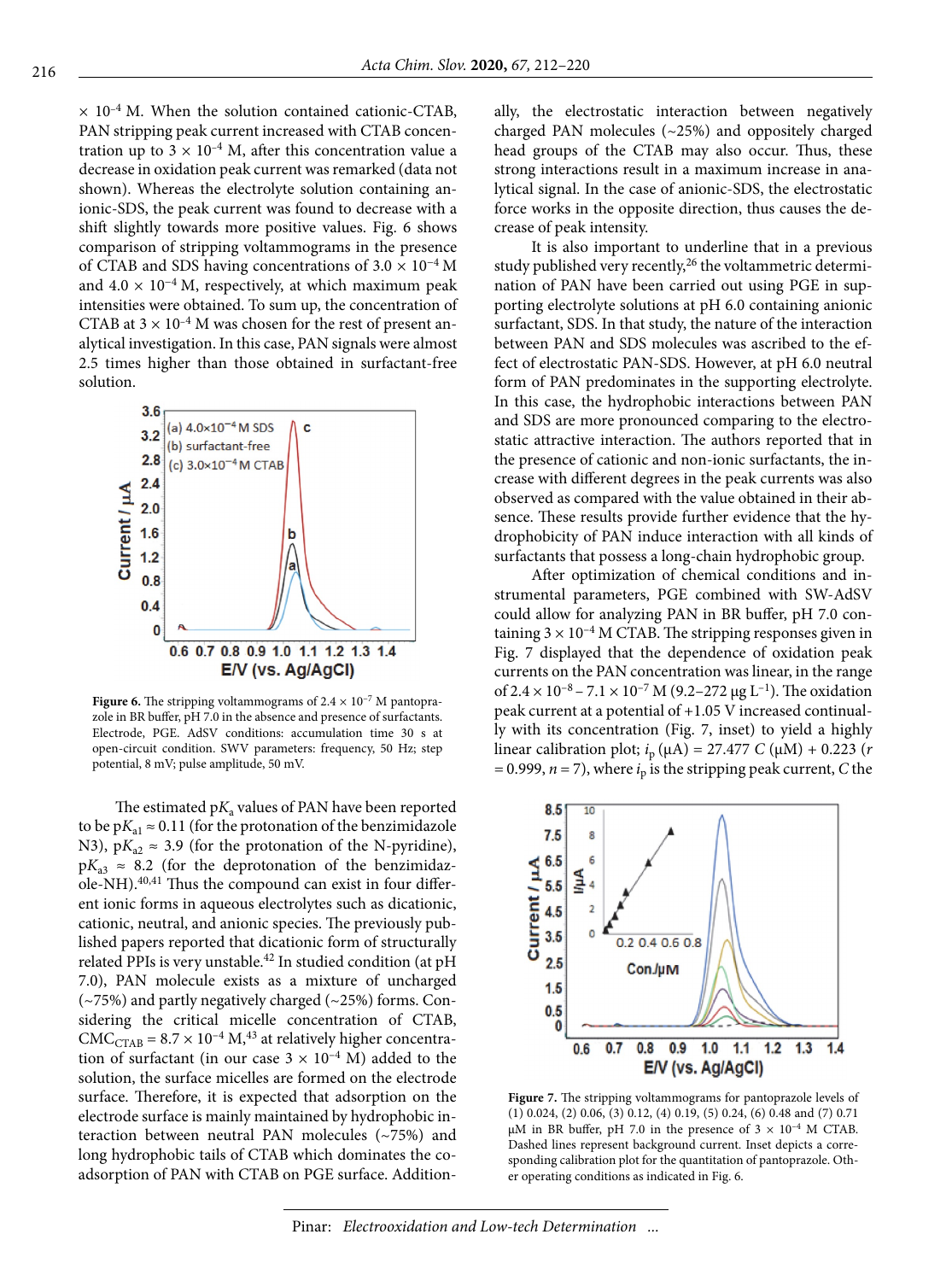| Electrode  | Supporting<br>electrolyte | Technique     | <b>LOD</b><br>(M)     | Sample                         | Ref.      |
|------------|---------------------------|---------------|-----------------------|--------------------------------|-----------|
|            |                           |               |                       |                                |           |
| HMDE       | BR, pH 7.0                | SW-AdCSV      | $5.0 \times 10^{-10}$ | Pharmaceuticals                | 18        |
| HMDE       | BR, pH 5.0                | <b>SWV</b>    | $1.3 \times 10^{-7}$  | Pharmaceuticals, human plasma  | 19        |
| SbF/GCE    | BR, pH 5.0                | <b>SWV</b>    | $9.1 \times 10^{-7}$  | Pharmaceuticals                | 20        |
| CPE        | BR, pH 4.0                | DP-AdSV       | $2.0 \times 10^{-8}$  | Pharmaceuticals                | 21        |
| GCE        | BR, pH 5.0                | <b>DPV</b>    | $4.0 \times 10^{-7}$  | Pharmaceuticals, human plasma  | 22        |
| GCE        | BR, pH 8.0                | <b>DPV</b>    | $3.7 \times 10^{-7}$  | Pharmaceuticals, human urine   | 23        |
|            |                           | <b>SWV</b>    | $1.8 \times 10^{-7}$  | Anodized EPPG                  |           |
|            | BR, pH 5.0                | <b>DPV</b>    | $4.1 \times 10^{-9}$  | Pharmaceuticals, human urine   | 24        |
| PGE        | BR, pH 7.0                | Complexation  | $4.0 \times 10^{-11}$ | Rabbit plasma                  | 25        |
|            |                           | based SW-AdSV |                       |                                |           |
| PGE        | BR, $pH 6.0 + SDS$        | SW-AdSV       | $2.0 \times 10^{-9}$  | Rabbit plasma                  | 26        |
| EBT/PGE    | BR, pH 7.0                | SW-AdSV       | $1.2 \times 10^{-8}$  | Human serum                    | 27        |
| BCG/PGE    | BR, pH 7.0                | SW-AdSV       | $2.2 \times 10^{-8}$  | Pharmaceuticals, rabbit plasma | 28        |
| SWCNTs/CPE | PBS, pH 7.0               | <b>SWV</b>    | $4.9 \times 10^{-10}$ | Pharmaceuticals, human serum   | 29        |
|            |                           |               |                       | and urine                      |           |
| PGE        | $BR$ , pH $7.0 + CTAB$    | SW-AdSV       | $7.0 \times 10^{-9}$  | Pharmaceuticals, human urine   | This work |
|            |                           |               |                       |                                |           |

**Table 1.** Comparison of the analytical performance of PGE for the determination of pantoprazole with literature electrodes.

**Electrode:** HMDE, hanging mercury drop electrode; CPE, Carbon paste electrode; GCE, glassy carbon electrode; EPPG, Edge-plane pyrolytic graphite; PGE, pencil-graphite electrode; SbF/GCE, antimony film glassy carbon electrode; EBT/PGE, poly(eriochrome black T) modified pencil graphite electrode; BCG/PGE, poly(bromocresol green) modified pencil-graphite electrode; SWCNTs/CPE, single-walled carbon nanotube modified carbon paste electrode **Supporting electrolyte:** BR, Britton-Robinson buffer; PBS, phosphate buffer solution; SDS, sodium dodecylsulfate; CTAB, cetyltrimethylammonium bromide **Technique:** SW-AdCSV, square-wave adsorptive cathodic stripping voltammetry; SWV, square-wave voltammetry; DP-AdSV, differential pulse adsorptive stripping voltammetry; DPV, differential pulse voltammetry; SW-AdSW, Square-wave adsorptive stripping voltammetry

PAN concentration, *r* the correlation coefficient, and *n* the number of experiments.

From this plot obtained by the analytical curves, the limit of detection (LOD) and quantification (LOQ) were calculated using the formulae 3.3 *s*/*m* and 10 *s*/*m*, respectively, where *s* is the standard deviation of the response of the lowest concentration of the linearity range (three replicate measurements), and *m* the slope of the related calibration equation. By using these formulae, the LOD and LOQ were found to be  $7.0 \times 10^{-9}$  M (2.7 µg L<sup>-1</sup>) and  $2.1 \times 10^{-8}$  M (8.1  $\mu$ g L<sup>-1</sup>), respectively.

Table 1 compares the analytical performance of the PGE with some electrodes (mercury, carbon-based modified and unmodified ones) in previously published papers.

From these data, it can be seen that some electrodes<sup>19,20-23,27,28</sup> reported in literature declare lower sensitivity than the PGE (used in this study). However, PGE showed a less sensitive voltammetric response than some mercury<sup>18</sup> and carbon-based<sup>24,25,29</sup> electrodes. Despite the higher sensitivity of HMDE, because of its toxicity mercury electrodes are not environmentally friendly. On the other hand, modified carbonaceous electrodes have a long-time preparation, poor reproducibility, and high costs. Slightly lower LOD value was found for the PGE in acidic/anionic-SDS media (previous study) $^{26}$  than in the presence of cationic-CTAB (this work). However, the measurement in neutral solutions reduces the risk of decomposition of PAN.

The precision of the developed method was calculated by intra-day repeatability (six experiments within the same day) and inter-day repeatability (three assays for five days from different solutions) by successive measurements of  $6.0 \times 10^{-8}$  M PAN. The relative standard deviation (RSD) values were 2.56% (peak current) and 1.09% (peak potential) for intra-day repeatability, and 3.57% (peak current) and 1.65% (peak potential) for inter-day repeatability.



**Figure 8.** The stripping voltammograms of  $1.2 \times 10^{-7}$  M pantoprazole (a) in the presence of  $6.0 \times 10^{-7}$  M uric acid (b) and  $5.3 \times 10^{-7}$ M dopamine (c). Red line represents the mixture solutions of uric acid at the same concentrations. Supporting electrolyte, BR buffer, pH 7.0 in the presence of  $3 \times 10^{-4}$  M CTAB. Other operating conditions as indicated in Fig. 6.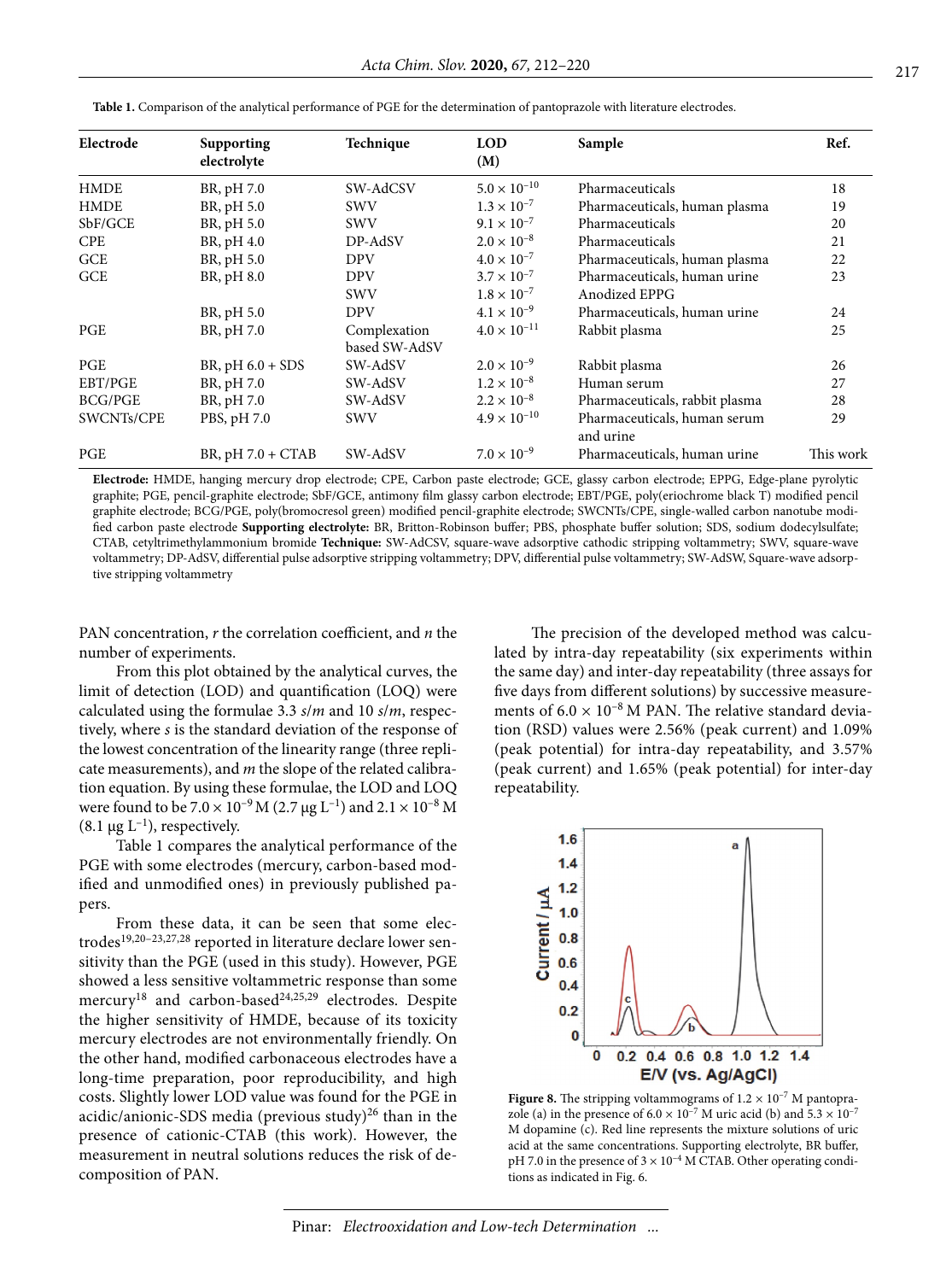Taking into account that PAN is fairly unstable at low pHs, working solutions prepared in acidic medium were run and analyzed during a maximum period of 1 h.

The possible interferences of some compounds commonly found in pharmaceutical samples were evaluated via the electrochemical oxidation of  $1.2 \times 10^{-7}$  M PAN in BR buffer solution, pH 7.0. A 10-fold excess of inorganic ions such as  $K^+$ , Na<sup>+</sup>, Ca<sup>2+</sup>, Cl<sup>-</sup>, and I<sup>-</sup>, and sugars such as glucose and fructose did not significantly influence the current response of PAN (data not shown).

The interferences of commonly identified biomolecules in urine, such as uric acid  $(6.0 \times 10^{-7} \text{ M})$  and dopamine (5.3  $\times$  10<sup>-7</sup> M) were tested for 1.2  $\times$  10<sup>-7</sup> M PAN, and the corresponding stripping curves are depicted in Fig. 8. The oxidation peaks of dopamine and uric acid appeared at about +0.23 and +0.63 V, respectively, thus insignificantly affecting the oxidation signal of PAN at +1.05 V. Taking the results together, the developed method for PAN determination could also be applied to analyze urine samples.

In the light of above findings, proposed methodology was applied to analyze the content of PAN in commercially available tablet form by using calibration method. Samples were prepared as described in the experimental section, without extraction, evaporation or filtration, and adequately diluted. For this formulation, the assay results were in good agreement with the declared content (Table 2). In order to detect the interaction between the excipients and PAN, recovery studies were carried out adding standard PAN solutions to the sample solution in voltammetric cell and followed by analysis using the proposed method. Recovery of PAN was calculated by comparing the concentration obtained from the spiked mixtures with those of the pure compound. As seen in Table 2, the results indicate the absence of matrix interference effect in tablet dosage forms.

**Table 2.** Pantoprazole content and mean recoveries in tablet dosage form (Protonex® tablets) obtained by SW-AdSV

| Labelled claim/mg               | 40     |
|---------------------------------|--------|
| Amount found <sup>a</sup> /mg   | 41.05  |
| RSD %                           | 2.8    |
| Bias %                          | $-2.6$ |
| Average recovery <sup>b</sup> % | 102    |
| RSD of recovery %               | 3.7    |
| Bias %                          | $-2.0$ |

 $a<sup>a</sup>$  Mean of five experiments  $b<sup>b</sup>$  Mean of three experiments

The satisfactory analytical sensitivity of the proposed method was also tested in urine sample that is a more complex matrix in comparison with pharmaceutical formulations. To eliminate the effect of interfering substances such as proteins, the urine samples were first treated with acetonitrile, and centrifuged. The determination of PAN in the spiked urine sample was performed by means of the standard addition method (data not shown). An oxidation peak appeared at about +1.07 V which could be due to the oxidation of PAN since its peak current increased after each standard addition of this compound. In the absence of PAN, there were no detectable oxidation peaks in the working potential range where the analytical peak was observed. On the other hand, an unknown oxidation peak at about +0.65 V was observed in blank urine samples due to the oxidation of uric acid. As can be seen in Table 3, the acquired result is consistent with the added amount of PAN, and satisfactory recovery and RSD are the evidence of the accuracy of the method.

## **4. Conclusion**

In the present study, a new electrochemical methodology using modification-free PGE in aqueous and aqueous/surfactant solutions was established, which was rapid, simple, precise, accurate, and having lover risk of decomposition errors. The proposed method was applicable directly to the routine quality control of pharmaceutical formulation after dissolution of the samples, eliminating any use of organic reagents or expensive apparatus. The presented study was also intended to show the possibility of monitoring PAN in human urine samples.

## **5. References**

- 1. R. Huber, M. Hartman, H. Bliesath, R. Lühmann, and V. W. Steinijans, *Int. J. Clin. Pharmacol. Ther.* **1996**, *35*, 185–194.
- 2. J. M. Shin, N. Kim, *J. Neurogastroenter. Mot.* **2013**, *19*, 25–35. **DOI:**[10.5056/jnm.2013.19.1.25](https://doi.org/10.5056/jnm.2013.19.1.25)
- 3. Q. B. Cass, A. L. G. Degani, N. M. Cassiano, J. Pedrazolli, *J. Chromatogr B* **2002**, *766*, 153–160. **DOI:**[10.1016/S0378-4347\(01\)00472-8](https://doi.org/10.1016/S0378-4347(01)00472-8)
- 4. C. J. Shih, Y. T. Chen, S.M. Ou, S. Y. Li, T. J. Chen, S. J. Wang, *Int. J. Cardiol.* **2014,** *177*, 292–297. **DOI:**[10.1016/j.ijcard.2014.09.036](https://doi.org/10.1016/j.ijcard.2014.09.036)

**Table 3.** The results for addition and recovery of pantoprazole from urine sample using SW-AdSV.

| $\text{Added}/(\mu \text{g} \text{ mL}^{-1})$ | Found <sup>a</sup> /( $\mu$ g mL <sup>-1</sup> ) | Recovery <sup>a</sup> % $\pm$ RSD% |  |
|-----------------------------------------------|--------------------------------------------------|------------------------------------|--|
| 0.025                                         | 0.024                                            | $96.00 \pm 4.27$                   |  |
| 0.050                                         | 0.048                                            | $96.00 \pm 3.90$                   |  |

a Calculated by the use of standard addition method. Values reported are the average of three independent analysis of the same sample.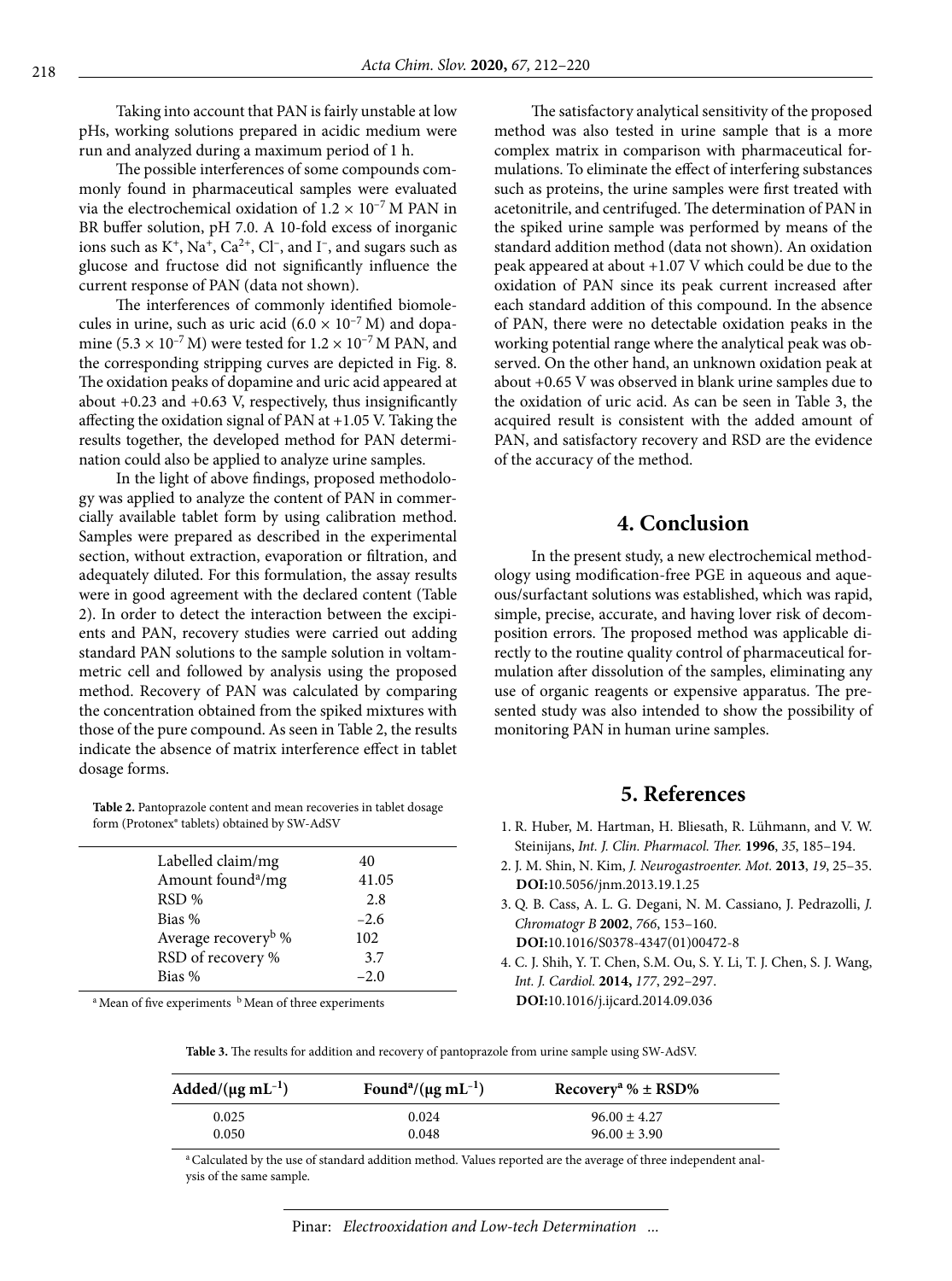- 5. O. Peres, C. H. Oliveira, R. H. Barrientos-Astigarraga, V. M. Rezende, G. D. Mendes, G. Nucci, *Arzneimittelforschung* **2004**, *54*, 314–319. **DOI:**[10.1055/s-0031-1296977](https://doi.org/10.1055/s-0031-1296977)
- 6. B. Patel, M. Patel, J. Patel, B. Suhagia, *J. Liq. Chrom. Rel. Technol.* **2007,** *30*, 1749–1762.

**DOI:**[10.1080/10826070701360368](https://doi.org/10.1080/10826070701360368)

- 7. S. Thanikachalam, M. Rajappan, V. Kannappan, *Chromatographia* **2008,** *67*, 41–47. **DOI:**[10.1365/s10337-007-0452-y](https://doi.org/10.1365/s10337-007-0452-y)
- 8. O. Rahić, E. Vranić, I. Mujezin, J. Hadžiabdić, A. Elezović, *Int. J. Pharm. Teach. Prac.* **2013,** *4*, 793–796.
- 9. S. Pandey, P. Pandey, D. Mishra, U. K. Singh, *Braz. J. Pharm. Sci.* **2013,** *49*, 175–184.
	- **DOI:**[10.1590/S1984-82502013000100019](https://doi.org/10.1590/S1984-82502013000100019)
- 10. P. Zhao, M. Deng, P. Huang, J. Yu, X. Guo, L. Zhao, *Anal. Bioanal. Chem.* **2016,** *408*, 6381–6392. **DOI:**[10.1007/s00216-016-9753-z](https://doi.org/10.1007/s00216-016-9753-z)
- 11. J.B. Nagavi, H. Joshi, B. Gurupadayya, *Int. J. Pharm. Res. Health Sci.* **2018,** *6*, 2690–2700.
- 12. V. Srinandan, K. Nagappan, S. Patel, K. Yamjala, G. Byran, B. Babu, *Curr. Pharm. Anal.* **2019,** *15*, 17–23. **DOI:**[10.2174/1573412914666180101142646](https://doi.org/10.2174/1573412914666180101142646)
- 13. I. Süslü, S. Altınöz, E. Yıldız, *FABAD J. Pharm. Sci.* **2003**, *28*, 85–92.
- 14. F. Salama, N. Abasawy, S. A. A. Razeq, M. M. F. Ismail, M. M. J. Fouad, *[J.Pharm. Biomed. Anal](file:///C:\Users\Mesut\Downloads\%20Pharma%20Biomed%20Anal).* **2003**, *33*, 411–421. **DOI:**[10.1016/S0731-7085\(03\)00233-4](https://doi.org/10.1016/S0731-7085(03)00233-4)
- 15. N. K. Ramadan, N. A. El-Ragehy, M. T. Ragab, B. A. El-Zeany, *Spectrochim. Acta A Mol. Biomol. Spectrosc.* **2015,** *137*, 463– 470. **DOI:**[10.1016/j.saa.2014.09.003](https://doi.org/10.1016/j.saa.2014.09.003)
- 16. J. Guan, F. Yan, S. Shi, S. Wang, *Electrophoresis* **2012**, *33*, 1631–1636. **DOI:**[10.1002/elps.201100650](https://doi.org/10.1002/elps.201100650)
- 17. G. Hancu, L. A. Papp, A. Rusu, *Chromatographia* **2015,** *78*, 279–284. **DOI:**[10.1007/s10337-014-2827-1](https://doi.org/10.1007/s10337-014-2827-1)
- 18. A. Radi*, J. Pharm. Biomed. Anal.* **2003**, *33*, 687–692. **DOI:**[10.1016/S0731-7085\(03\)00356-X](https://doi.org/10.1016/S0731-7085(03)00356-X)
- 19. S. Altınöz, I. Suslu, *Anal. Lett.* **2005**, *38*, 1389–1404. **DOI:**[10.1081/AL-200062195](https://doi.org/10.1081/AL-200062195)
- 20. B. Nigovic, S. B. Hocevar, Electrochim. Acta 2013, 109, 818– 822. **DOI:**[10.1016/j.electacta.2013.07.173](https://doi.org/10.1016/j.electacta.2013.07.173)
- 21. A. Radi, *Il Farmaco* **2003**, *58*, 535–539. **DOI:**[10.1016/S0014-827X\(03\)00082-X](https://doi.org/10.1016/S0014-827X(03)00082-X)
- 22. N. Erk, *Anal. Biochem.* **2003,** *323*, 48–53. **DOI:**[10.1016/j.ab.2003.08.023](https://doi.org/10.1016/j.ab.2003.08.023)
- 23. A. M., Elsied, G. G.Mohamed, *Int. J. Electrochem. Sci.* **2015**, *10*, 7147–7158.
- 24. M. Hadi, A. Ehsani, *S. Afr. J. Chem.* **2016,** *69*, 79–87. **DOI:**[10.17159/0379-4350/2016/v69a10](https://doi.org/10.17159/0379-4350/2016/v69a10)
- 25. P. Y. Khashaba, H. R. H. Ali, M. M. El-Wekil, *Electroanalysis* **2017,** *29*, 890–897. **DOI:**[10.1002/elan.201600639](https://doi.org/10.1002/elan.201600639)
- 26. P. Y. Khashaba, H. R. H., Ali, M. M. El-Wekil, *J. Anal. Chem.* **2019**, *74*, 609–616. **DOI:**[10.1134/S106193481906008X](https://doi.org/10.1134/S106193481906008X)
- 27. P. Y. Khashaba, H. R. H. Ali, M. M. El-Wekil, *Mat. Sci. Eng. C* **2017**, *75*, 733–741. **DOI:**[10.1016/j.msec.2017.02.092](https://doi.org/10.1016/j.msec.2017.02.092)
- 28. P. Y. Khashaba,H. R. H. Ali, M. M. El-Wekil, *R. Soc. Open Sci.* **2017**, *4,* 170324–170337. **DOI:**[10.1098/rsos.170324](https://doi.org/10.1098/rsos.170324)
- 29. P. Manjunatha, Y. Arthoba Nayaka, H. T. Purushothama, R. O. Yathisha, M. M. Vinay, *Ionics* **2019**, *25*, 2297–2309. **DOI:**[10.1007/s11581-018-2624-1](https://doi.org/10.1007/s11581-018-2624-1)
- 30. I. G. David, D.-E. Popa, M. Buleandra, *J. Anal. Meth. Chem*. **2017**. **DOI:**[10.1155/2017/1905968](https://doi.org/10.1155/2017/1905968)
- 31. A.-N. Kawde, N. Baig, M. Sajid, *RSC Adv.*, **2016**, *6*, 91325– 91340. **DOI:**[10.1039/C6RA17466C](https://doi.org/10.1039/C6RA17466C)
- 32. M. R. Akanda, M. Sohail, M. A. Aziz, A.-N. Kawde, *Electroanalysis* **2016**, *28*, 408–424. **DOI:**[10.1002/elan.201500374](https://doi.org/10.1002/elan.201500374)
- 33. R. Vittal, H. Gomathi, K. Kim, *Adv. Colloid Interface Sci.* **2006**, *119,* 55–68. **DOI:**[10.1016/j.cis.2005.09.004](https://doi.org/10.1016/j.cis.2005.09.004)
- 34. P. H. C. P. Tavares, P. J. S. Barbeira, *J. Appl. Electrochem*., **2008**, *38,* 827–832. **DOI:**[10.1007/s10800-008-9518-2](https://doi.org/10.1007/s10800-008-9518-2)
- 35. G. K. Ziyatdinova, E. R. Ziganshina, H. C. Budnikov, *J. Anal. Chem.* **2017**, *67*, 869–879. **DOI:**[10.1134/S106193481211010X](https://doi.org/10.1134/S106193481211010X)
- 36. Y. Yardım, Z. Şentürk, *Talanta* **2013**, *112*, 11–19. **DOI:**[10.1016/j.talanta.2013.03.047](https://doi.org/10.1016/j.talanta.2013.03.047)
- 37. A. J. Bard, L. R. Faulkner, Electrochemical methods: Fundamentals and applications, 2nd ed., John Wiley&Sons, Inc, NewYork, 2000. Wiley&Sons, Inc, NewYork, 2000.
- 38. A. Levent, Y. Yardim, Z. Senturk. *Electrochim. Acta* **2009,** *55,* 190–195. **DOI:**[10.1016/j.electacta.2009.08.035](https://doi.org/10.1016/j.electacta.2009.08.035)
- 39. S. M. A. Jorge, A. D R. Pontinha, A. M. Oliveira-Brett, Electroanalysis 2010, 22, 625–631. **DOI:**[10.1002/elan.200900377](https://doi.org/10.1002/elan.200900377)
- 40. D. Eberl, R. P. Hummel, R. Kuhn, *J. Chromatogr A*, **1997**, *759*, 185–192. **DOI:**[10.1016/S0021-9673\(96\)00769-8](https://doi.org/10.1016/S0021-9673(96)00769-8)
- 41. V. F. Roche, *Am. J. Pharm. Educ*., **2006**, *70*, 1–11. **DOI:**[10.5688/aj7005101](https://doi.org/10.5688/aj7005101)
- 42. R. Yang S. G. Schulman, P. J. Zavala, *Anal. Chim. Acta*, **2003**, *481*, 155–164. **DOI:**[10.1016/S0003-2670\(03\)00076-X](https://doi.org/10.1016/S0003-2670(03)00076-X)
- 43. F. Mutelet, M. Rogalski, M. H. Guerrnouche, *Chromatographia,* **2003**, *57*, 605–610. **DOI:**[10.1007/BF02491736](https://doi.org/10.1007/BF02491736)